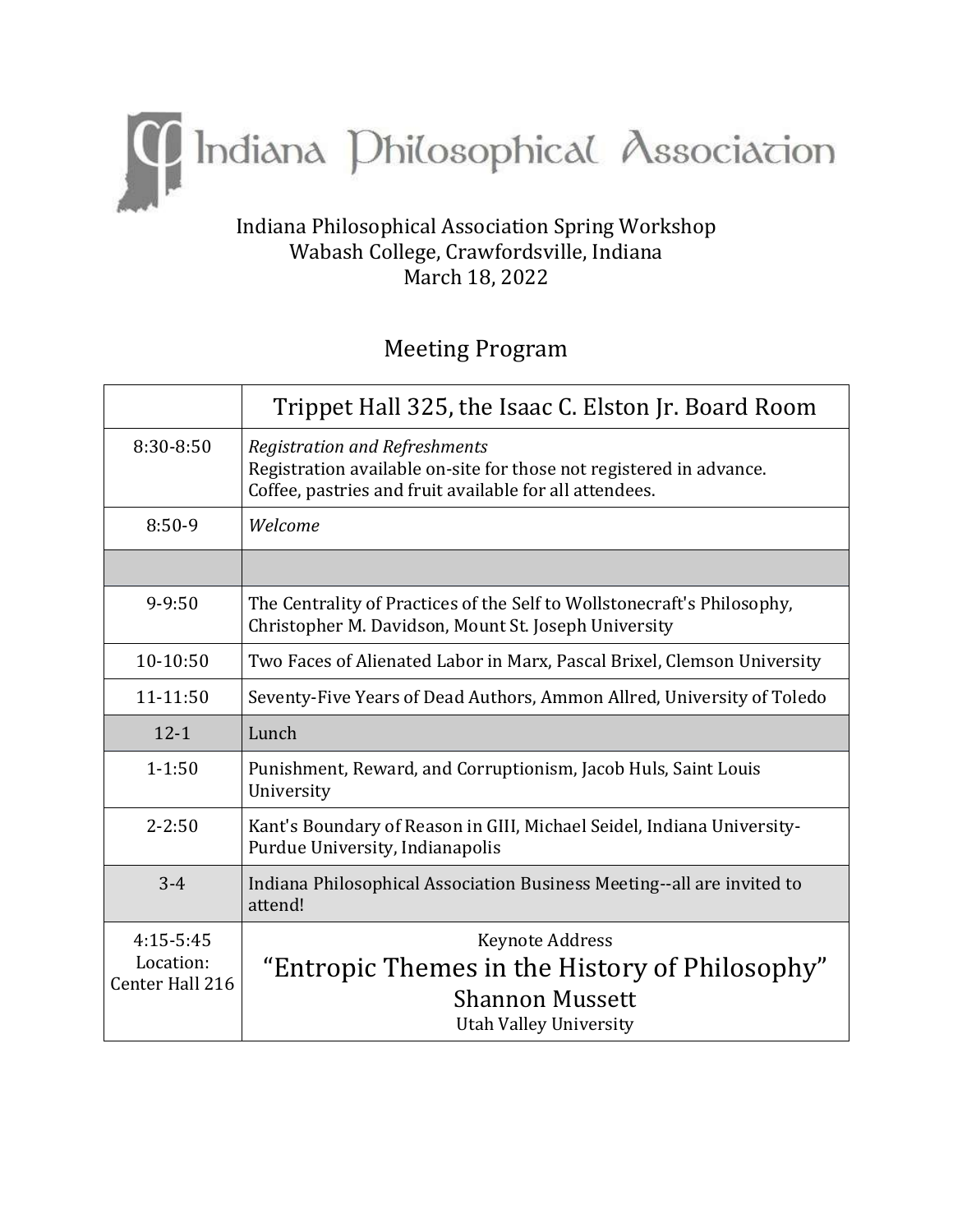IPA Executive Officers 2021-2022:

| President:           | Domenic D'Ettore, Marian University |
|----------------------|-------------------------------------|
| Vice President:      | Jeffrey Gower, Wabash College       |
| Secretary/Treasurer: | Samuel Kahn, IUPUI                  |

Registration: there will be a registration desk in the lobby outside the conference room. Registration is also possible online [here.](https://www.paypal.com/donate/?hosted_button_id=W7CYRPD9PAKKW) Registration fees are \$20.00 for faculty and \$10.00 for graduate students; undergraduates are welcome to attend the conference at no charge. When prompted to "add a note" on the confirmation page, please enter your name and professional affiliation. If you are paying registration fees for more than one conference participant, please include the names and professional affiliations of everyone you would like to register. [\(https://www.paypal.com/donate/?hosted\\_button\\_id=W7CYRPD9PAKKW\)](https://www.paypal.com/donate/?hosted_button_id=W7CYRPD9PAKKW)

Driving directions to Wabash College (with lodging recommendations): <https://www.wabash.edu/aboutwabash/location>

Driving directions to Trippet Hall: <https://trippet.wabash.edu/docs/Directions%20to%20Trippet%20Hall.pdf>

Wabash College map: [https://www.wabashcenter.wabash.edu/wp](https://www.wabashcenter.wabash.edu/wp-content/uploads/2017/02/Wabash-Campus-Map-.pdf)[content/uploads/2017/02/Wabash-Campus-Map-.pdf](https://www.wabashcenter.wabash.edu/wp-content/uploads/2017/02/Wabash-Campus-Map-.pdf)

#### Abstracts

The Centrality of Practices of the Self to Wollstonecraft's Philosophy Christopher M. Davidson

"Care of the self" is one of the central categories in Michel Foucault's history of ethics (for instance, in The Use of Pleasure and The Care of the Self). The care of the self uses practices of the self to change the self, often leading to deep ethical improvements. This category is especially important for understanding Ancient philosophy, Foucault argues. He also says that philosophy today—specifically, after René Descartes—very rarely theorizes or employs practices of the self (this claim is made repeatedly in The Hermeneutics of the Subject). However, this paper shows that Mary Wollstonecraft's philosophy is deeply invested in the care of the self and thus is an important example of post-Cartesian practices of the self.

Two Faces of Alienated Labor in Marx

Pascal Brixel

Readers of Marx have tended to understand alienated labor as labor which affords the worker no scope for self-realization. This explains why labor is alienated when its content is extremely impoverished. However, Marx also seems to think that paid labor is alienated as such, regardless of its content. In

this talk, I give an account of the alienation of paid labor based on its formal motivational structure rather than on a substantive conception of human selfrealization. Paid labor, I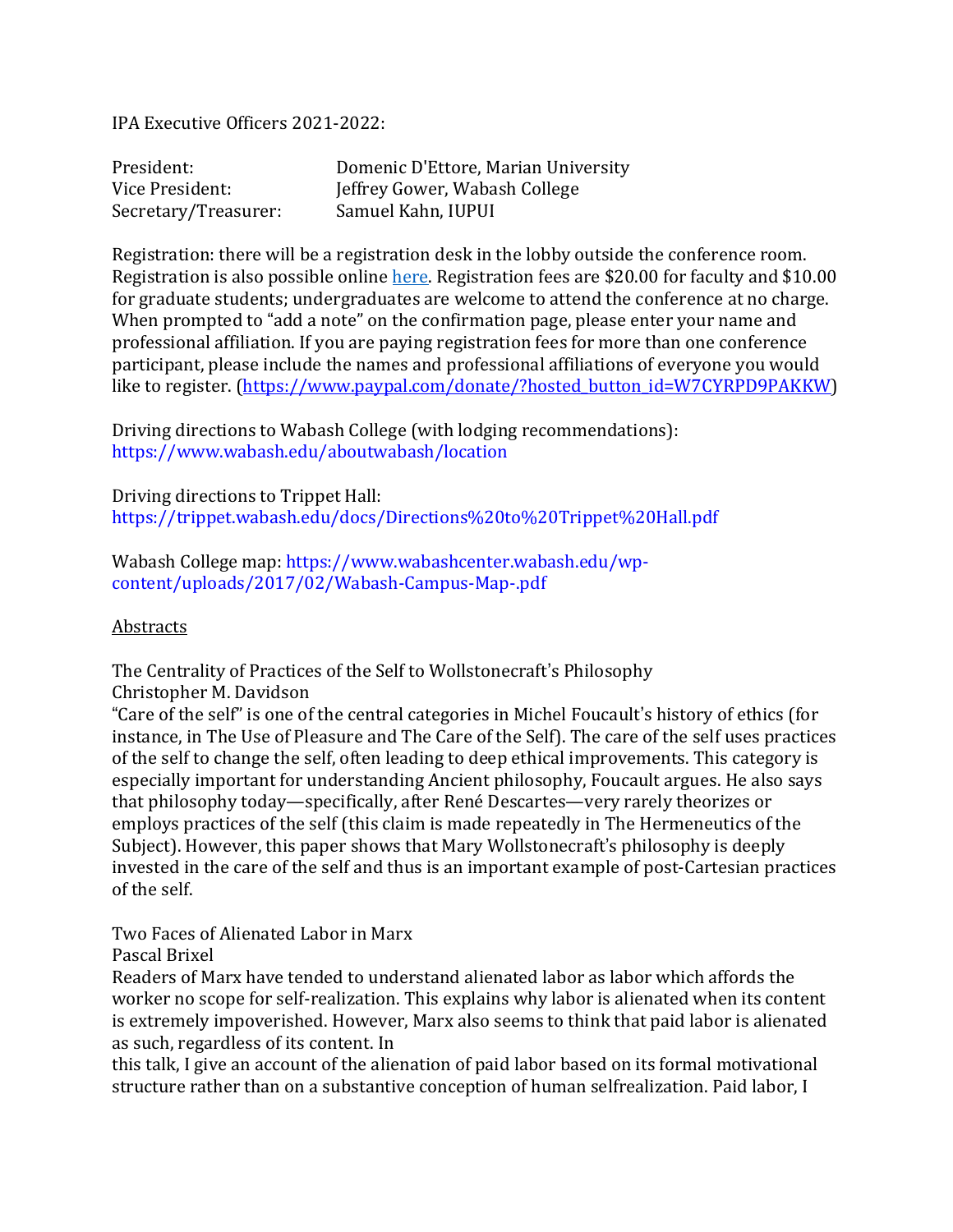argue, is alienated because—as a species of incentivized activity—it is motivated by a distinctively and radically external end.

#### Seventy-Five Years of Dead Authors: From Blanchotto the Bad Art Friend Ammon Allred

In the following, I trace a brief history of the last seventy-five years on the motif of the Death of the Author, from the debate between Sartre and Blanchot, through its most famous formulation in Barthes and Foucault and to contemporary debates about literature in the context of social media. I pay particular attention to three areas: 1) the shifting sense of the public or readership against which the author is defined, 2) the debate over the normative weight of the idea of authorship, and 3) changes in the discursive categories through which the sphere of writing is delineated.

### Punishment, Reward, and Corruptionism

Jacob Huls

There is a debate amongst Thomistic scholars about what Aquinas believes happens to human persons when they die. Certain scholars maintain that Aquinas believes persons cease to exist when they die and only come back into existence at the general resurrection. We may call this position corruptionism. Contrary to corruptionists, certain scholars maintain that Aquinas believes that persons continue to exist after they die, even before the general resurrection. That is, these scholars maintain that Aquinas believes that persons survive their deaths. We may call this position survivalism. In this paper I will attempt to critique a particular argument against the corruptionist position. I begin by summarizing the debate between survivalists and corruptionists. Next, I present some passages in Aquinas and argue that they provide the resources for a plausible reply to a survivalist argument from post-mortem punishment. Finally, I respond to a variety of potential objections to my critique.

Kant's Boundary of Reason in GIII

Michael J. Seidel

Kant's Third Section in the Groundwork of the Metaphysics of Morals (GIII) is puzzling and doesn't offer a clear line of argumentation. One of his major projects is to deduce the supreme principle of morality from the presupposition of freedom alone, but "there is virtual unanimity that this account fails." In this writing I discuss how Kant introduces freedom and its relevance to the discussion of the categorical imperative in GIII. I argue that in GIII Kant seems to suggest that the boundary of reason, as the mysterious third cognition, entails a descriptive and normative function that makes the project of a deduction possible and, further, that showing this was his primary goal in GIII. This interpretation, I think, brings added clarity to what Kant was up to with his "deduction" and highlights an interesting aspect of GIII.

Entropic Themes in the History of Philosophy

Shannon Mussett

In this talk, I use the entropy law to read two thinkers from Western philosophy who are both concerned with the natural tendency toward disorder. Plato's dialogues, Timaeus and Statesman, address the menace of material chaos and the need of demiurgic intervention to